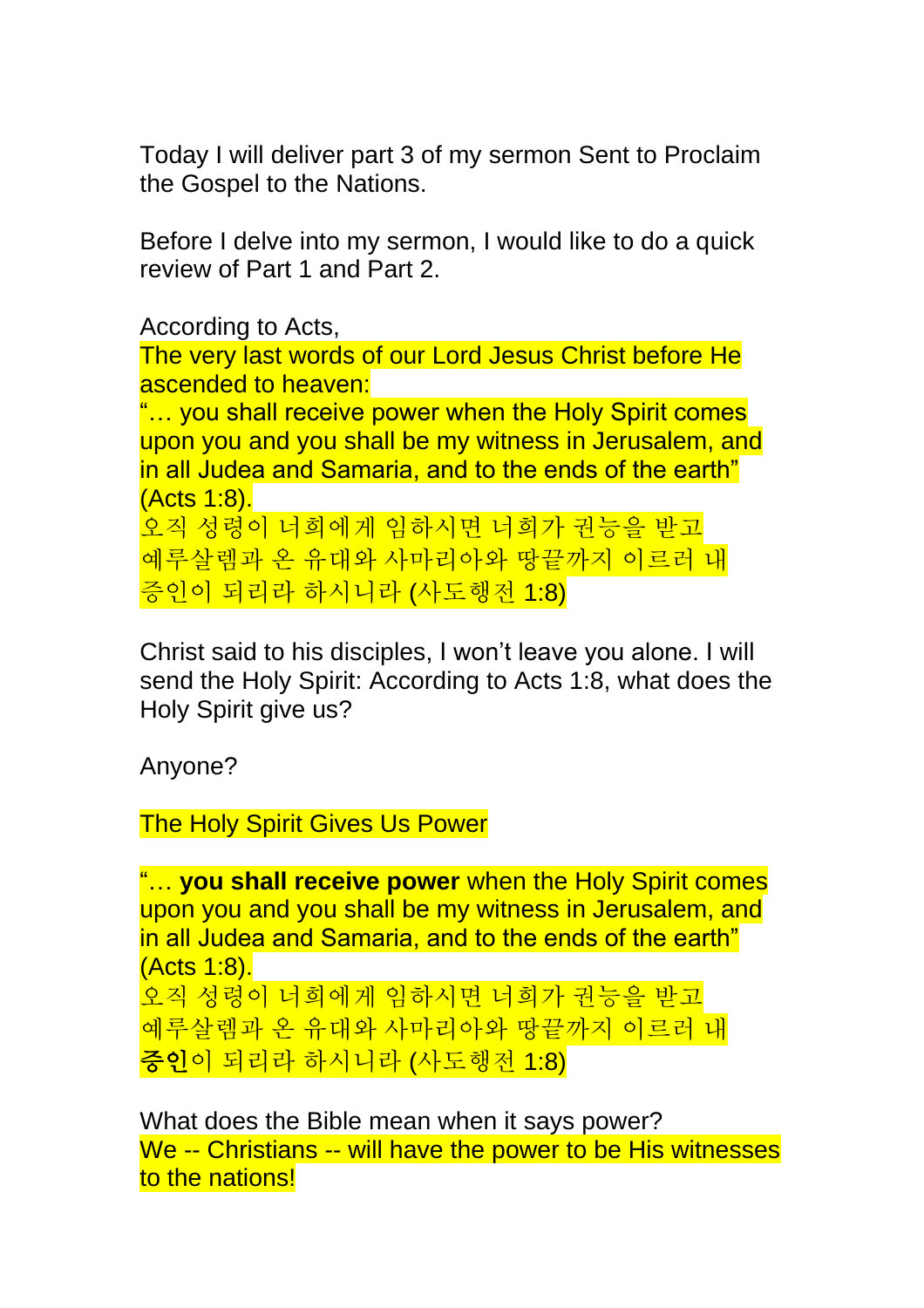### What does witness mean? The word **"witness"** in Greek is the word **"martus"** which refers to **"those who bear witness or testify to the truth."**

So the Holy Spirit will give us the power to testify as witnesses to the truth.

## **Only with power given to us through the Holy Spirit will we preach the Gospel to all the nations.**

## **"This GOSPEL OF THE KINGDOM shall be preached in the whole world as a testimony TO ALL THE NATIONS, and then THE END WILL COME." Matthew 24:14**

The end will come only when the Gospel is preached to all the nations. And this is our mission, our end, our goal – It is the **mission of the church. When I say church, do I mean a building? What is the church? The Biblical definition of church is not a building.** 

**It is the gathering of believers.**

B**ecause we are gathered here in Jesus' name, we are the church. And because of Acts 1:8, we want to increase the church – widen the church – we want all our loved ones, -- our family, relatives, friends, and even strangers to be members of the church because we love them. Because we want them all to be saved of their sin and enter God's family. And this can only be done through the spread the Gospel.** 

**That is why, Christians – even after 2000 years - continue to meet together while we look forward as**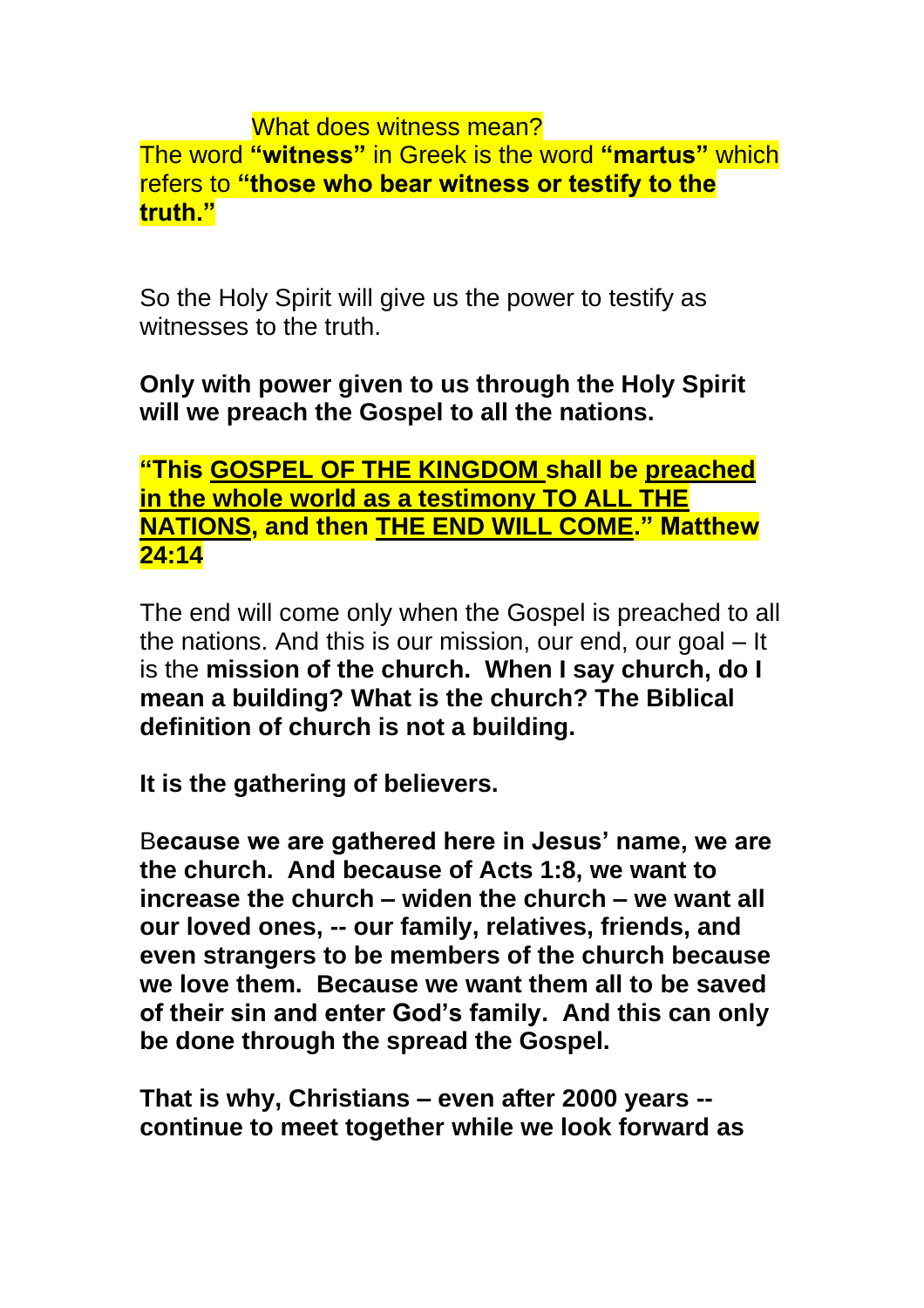**one cloud of witness to the second coming of our Lord Jesus Christ! Maranatha! Come Lord Jesus!** 

**So before the end – before Jesus comes again – God has chosen witness – us Christians -- to proclaim the Gospel to the entire world through the power of the Holy Spirit.** 

- **We see the work of God's Spirit in the mission of the Church throughout the book of Acts.**
- •
- **The geographical scope of Acts 1:8 provides an outline of the entire book:** 
	- **Jerusalem (Acts 1–7),**
	- **Judea and Samaria (Acts 8–12),**
	- **The ends of the earth (Acts 13–28).**

But in order to get the Gospel to the nations – to the ends of the earth -- the Gospel must be preached in other tongues.

But what does other tongues mean? We should answer this question with our Gospel glasses on – we should look at passages in light of the Gospel. So Acts 1:8 and the entire book of Acts helps us to understand what the Bible means when it speaks of other tongues when we look at it in light of the Gospel and its purpose – that is, to save sinners all over the world.

The only way the Gospel can go to the nations is if the Gospel is proclaimed in other tongues – other languages.

Since Babylon, the world speaks in different languages. As a result, most people in the world you cannot even communicate without a translator.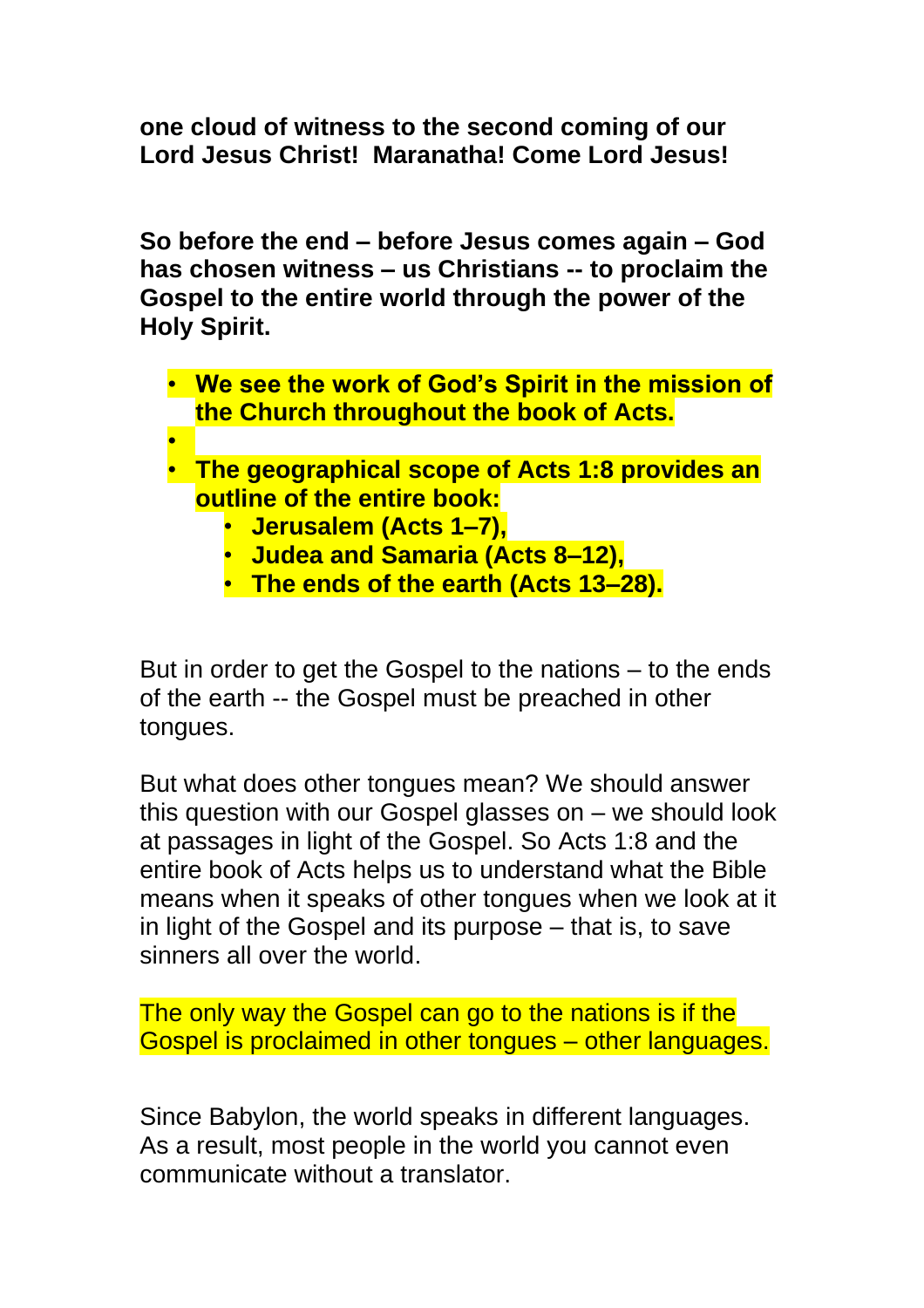Do you know how many languages are there in the world?

Approximately 6800.

In order for the Gospel to reach all the nations, however, it had to start at some place? Where does the Bible say it starts? Jerusalem – First in Jerusalem.

If I want to be technical, the Gospel message originates from Heaven. Remember Gospel is a heavenly message and this Gospel is poured down through the power of the Holy Spirit to Jerusalem first f**rom Jerusalem and then to Judea/Samaria and then to the ends of the world!**

Just a sidebar, if you are an atheist or a non-Christian, Acts 1:8 is quite incredible because this is a prophecy made 2000 years ago and it's coming true – almost every nation in the world today has had the message of the Gospel of Jesus Christ preached to them and almost every nation has Christian churches.

Christianity is the world's largest religion and it started with a poor, carpenter named Jesus and several humble, Galilean country bumpkins of disciples, many of them uneducated fishermen.

In spite of all the persecution they went through, how did these poor, humble people – without the use of force, fear, or fortune – spread the Gospel to the nations?

It could've only been through the power of the Holy Spirit.

# **In Acts 2:4**

All of them were filled with the Holy Spirit and began to speak in **other tongues** as the Spirit enabled them. Acts 2:4

… other tongues … = … ἑτέραις γλώσσαις …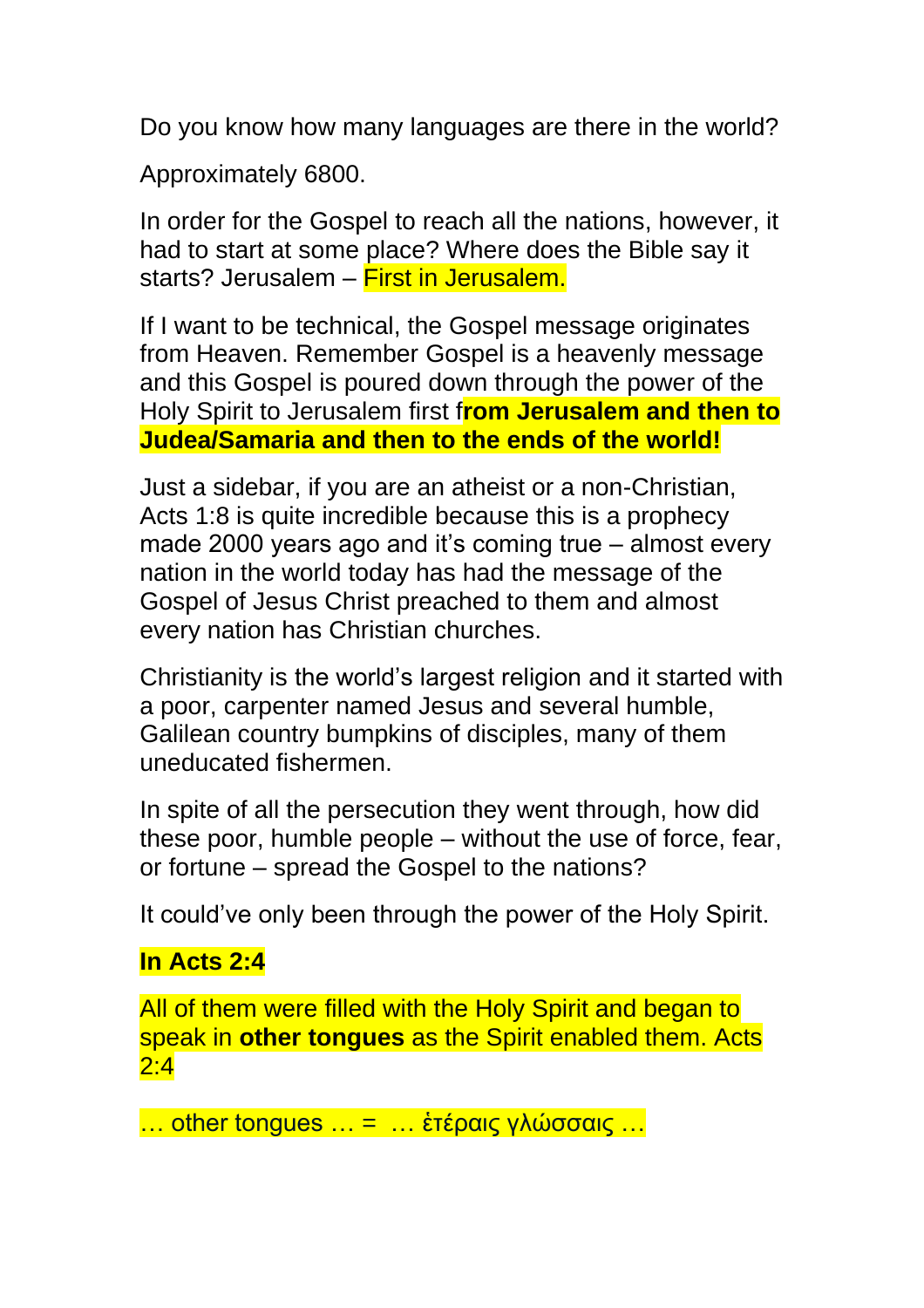So the question:

What were the other tongues?

Parthians, Medes and Elamites; residents of Mesopotamia, Judea and Cappadocia, Pontus and Asia, Phrygia and Pamphylia, Egypt and the parts of Libya near Cyrene; visitors from Rome, (both Jews and converts to Judaism); Cretans and Arabs—we hear them declaring the wonders of God in our own tongues!" Acts 2:9-11

Were these, the languages the Diaspora Jews spoke in Acts 2? NO!

To believe that the Diaspora Jews from these places spoke these languages is bad scholarship and bad history.

Contrary to what most Christians believe today, these places are not languages during the time of Acts.

At this point in history, there was no such language as the Parthian language or Elamite language. You couldn't go up to a Diaspora Jew from these areas and ask them, do you know how to speak Phrygian, Pamphylian or Cappadocian? That would be silly. It would be like you asking me, Pastor, do you speak Canadian? Or you going to Derek and asking do you speak Scottish? Or you going to Jacquiline and asking, do you speak Kenyan?

No, Diaspora Jews from all these places listed here, contrary to what most Christians believe, spoke one of 2 Lingua Franca languages: Aramaic and Greek.

– the Diaspora Jews from these areas would have spoken one or both of the lingua francas, Aramaic or Koine Greek. So these two lingua franca languages are the "other languages" or "other tongues" Acts 2 is referring to.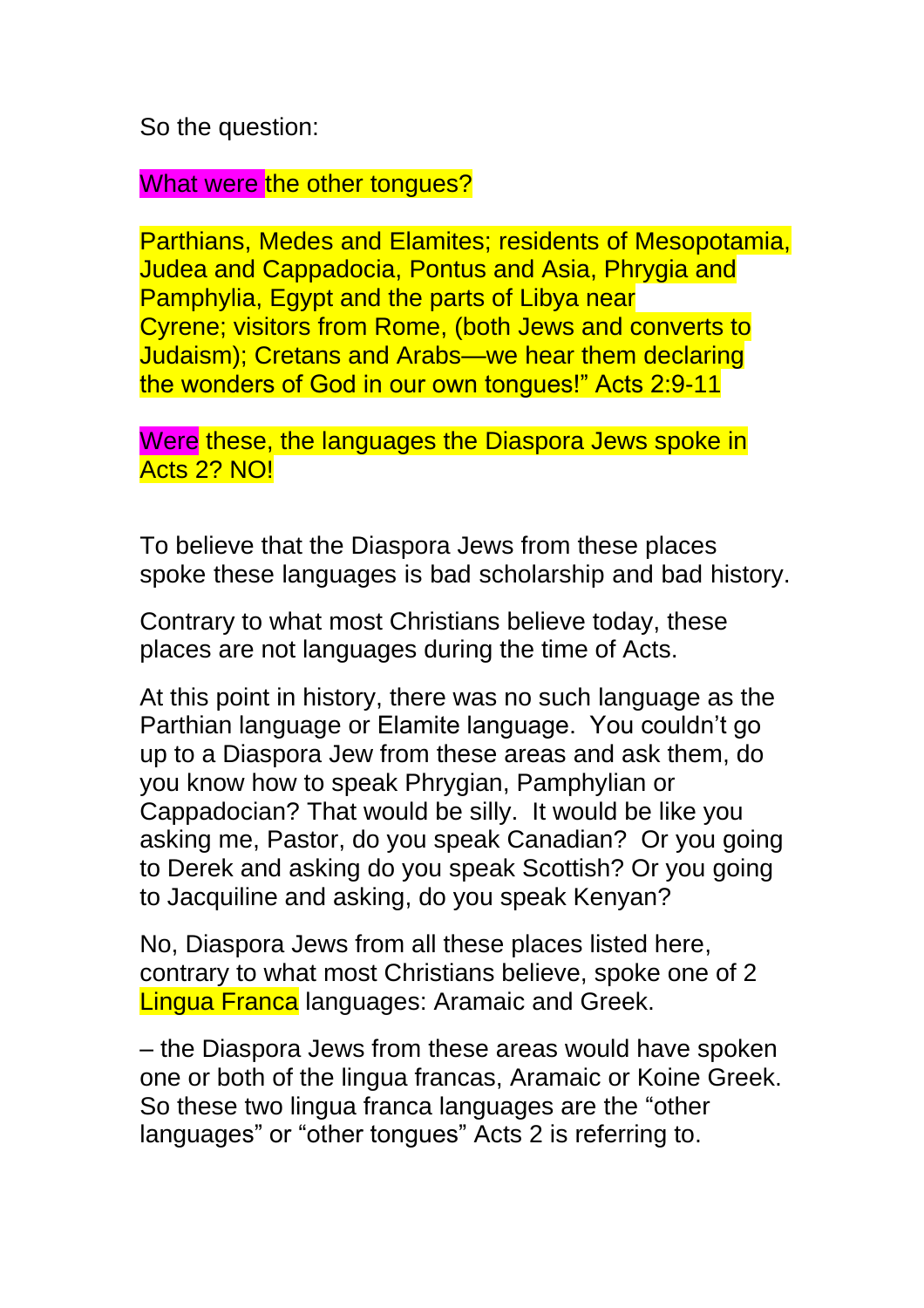If we look at the map, you see all the areas in Acts 2 mentioned. The West, light green and the East, in light grey.

In general, the West spoke Greek and the East spoke Aramaic.

Last week, I mentioned a group of Christians called **Pentecostals and Charismatics that believe, contrary to** scholarship and history and the known spoken languages of that period, that the "tongues" mentioned in the New Testament are not always actual intelligible languages such as Koine Greek and Aramaic. No, they think tongues is a heavenly language -- "the language of angels" - whereby you privately pray to God in an altered state of conscience. (But we know that the Bible speaks of Hebrew as the language of angels.)

Speaking in tongues to Pentecostals and Charismatics means uttering repetitious, nonsensical syllables – what we call gibberish – or what scholars call ecstatic utterance.

Now, I know from history, from scholarship, from the archaeological evidence, from studying Koine Greek – as well as Modern Greek -- and from good exegesis of Biblical passages on the word "tongues" that my Pentecostals and Charismatics friends are wrong.

But let me just say before I continue, I was once a "tongue" speaker. When I was in high school, I attended a Full Gospel church that spoke in tongues. I have friends and relatives who speak in tongues.

And I believe Pentecostals and Charismatics are Christians – they are brothers and sisters in Christ.

But just as all people do, even good Christians make mistakes. Nobody knows everything and nobody is right about everything. We all hold erroneous views in our head.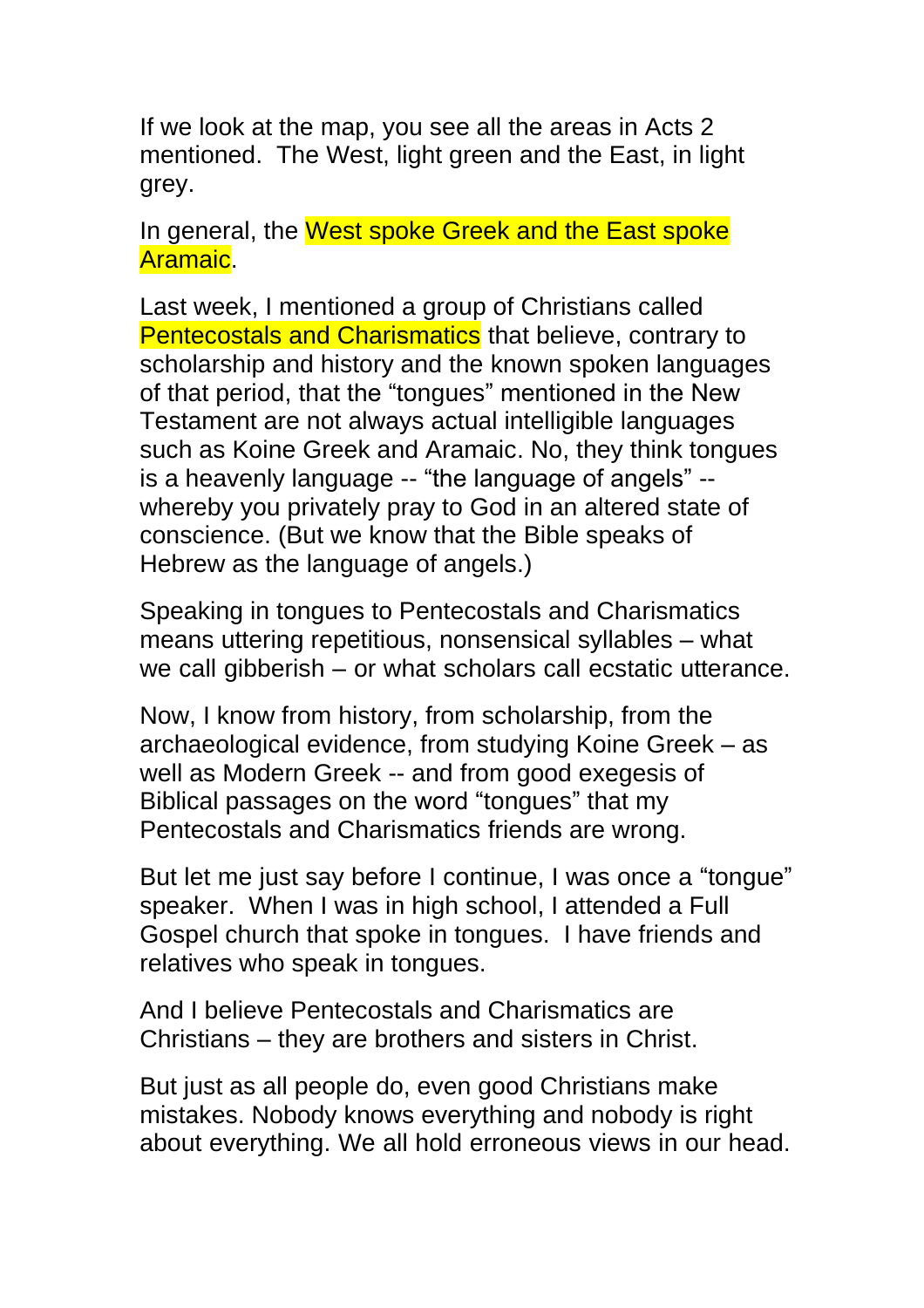For true orthodox Christians, when it comes to nonessential doctrines of our faith we can differ. But when it comes to the essential doctrines of our faith – doctrines that affect salvation – we are united – in harmony. That is why even though we are Presbyterian we are one with the Baptist, even though we disagree on when or how to baptize people. Christians of orthodox denominations are united in essential Christian doctrine (ie., salvation-issues)

## **Essential Doctrines (not an exhaustive list)**

- The Trinity
- Justification not by works but by faith alone
- The bodily resurrection of Jesus Christ
- The Second Coming of Christ
- **Non – Essential Doctrine**
- Baptism: credo vs. paedo; or full immersion baptism vs. sprinkling
- Frequency of Lord's Supper
- The Age of the Earth
- Which Bible version is best (eg., KJV only)

The issue of tongues is actually a non-essential doctrine. And we should not divide over non-essentials.

Nonetheless, we should engage in rigorous discourse over this important issue. When Christians disagree, we should do so with gentleness and respect and love and kindness. And we should simultaneously not have a lackadaisical, careless, unconcerned attitude towards Christian doctrines. The reason is that bad doctrine, bad teaching can hurt the church.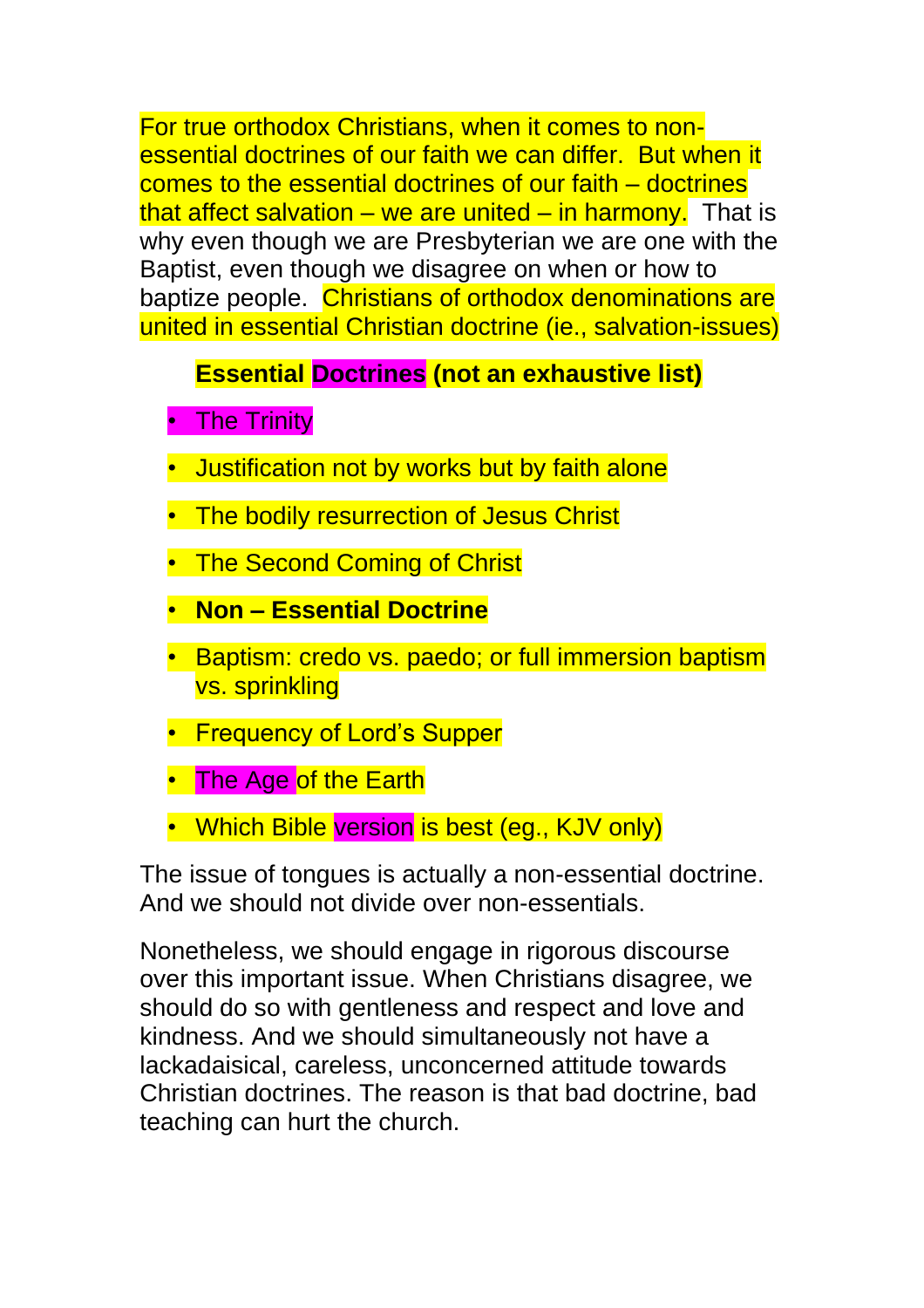Once again, Charismatic and Pentecostal Christians are still are still brothers in Christ and yes speaking in tongues is a non-essential issue for salvation, but we have to be careful.

When we look at our church history, when Christians introduce new mystical, esoteric worship practices and new doctrines into the church, it always divides the church. Division always has a negative impact on the church. And this  $20<sup>th</sup>/21<sup>st</sup>$  century tongue-speaking movement is no exception.

Did you know that Charismatic and Pentecostal Christians have traditionally divided Christians into two levels: 1) those who are baptized by the Holy Spirit evidenced through the speaking of tongues. (These people who speak in tongues, because they have been baptized by the Holy Spirit, they are rendered as spiritual Christians empowered to live holy lives); whereas 2) those who do not speak in tongues – whom they regard as carnal Christians – these Christians are not empowered by the Holy Spirit.

But the Bible only knows of one Christian -- the Christian that is being sanctified daily, the Christian who is struggling but is still walking with the Lord everyday – dying to sin and living to God.

Dividing Christians into 2 ranks or statuses is dangerous. It gives tongue speakers false perceptions of selfrighteousness and holiness. Much like the super-apostles that Paul criticized, tongue speaking leads to arrogance and feelings of superiority over others. It divides the church into the **haves and have**-**nots** .

Brothers and sisters, the book of Acts is not about dividing the church between those who speak in tongues and those who do not. No, the book of Acts is all about spreading the Gospel -- growing the church – so as one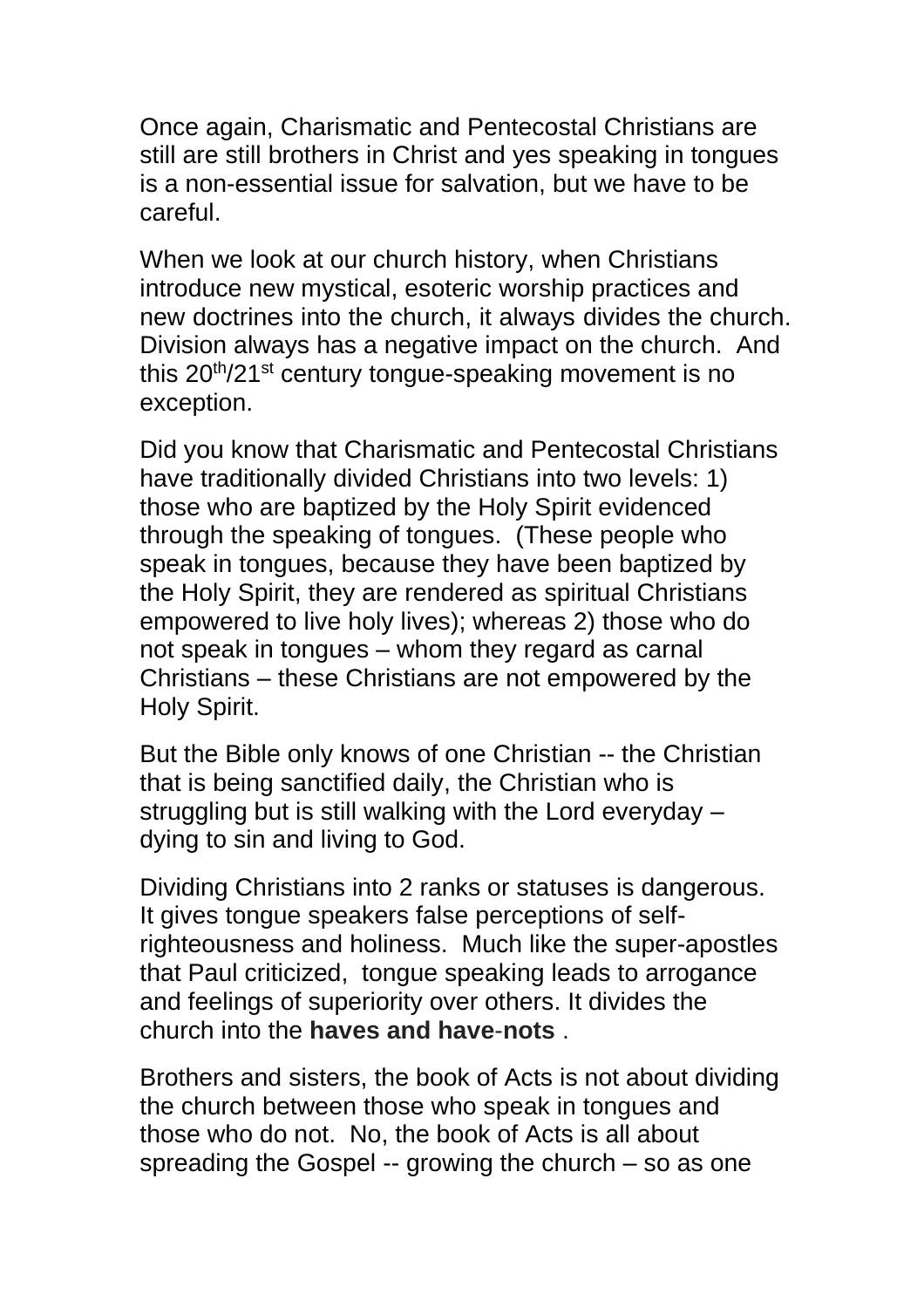body of believers – the universal church can "spread" to all nations so that as one body, one church, we can all corporately declare the glories of God in our own individual languages.

#### Acts 10:45-46

The circumcised believers who had come with Peter were astonished that the gift of the Holy Spirit had been poured out even on Gentiles. For they heard them speaking in tongues and praising God.

Some of you know that I took Bible archaeology courses at Hebrew University – one of the courses I took was a course on the Bible in Israel in Jesus time. To set the **context of our Bible verse Acts 10: Caesarea**, I would like to show you a short video clip of me in ancient Caesarea.

## <https://vimeo.com/137873013>

From Israel, that port city of Caesarea was the gateway to the Gentile nations. Caesarea was the most Romanized city in Israel. It is where we have our first Gentile convert, Cornelius. He is a Roman, not a Jew – so when Peter preaches the Gospel to him, they believe. And when Cornelius and his household come to believe – the Jews are surprised, they are astonished – why? Because these Gentiles – these Romans -- are declaring the wonders and glories of God in their own tongue. And what was Cornelius's tongue?

I will give you a hint – it is the official language of the Roman Empire – Latin.

Latin – to the Jew at that time -- was totally pagan, completely unclean – a Gentile language. Why would you declare the glories of God in a dirty language associated with idolatry? Up to this time, no Bible was even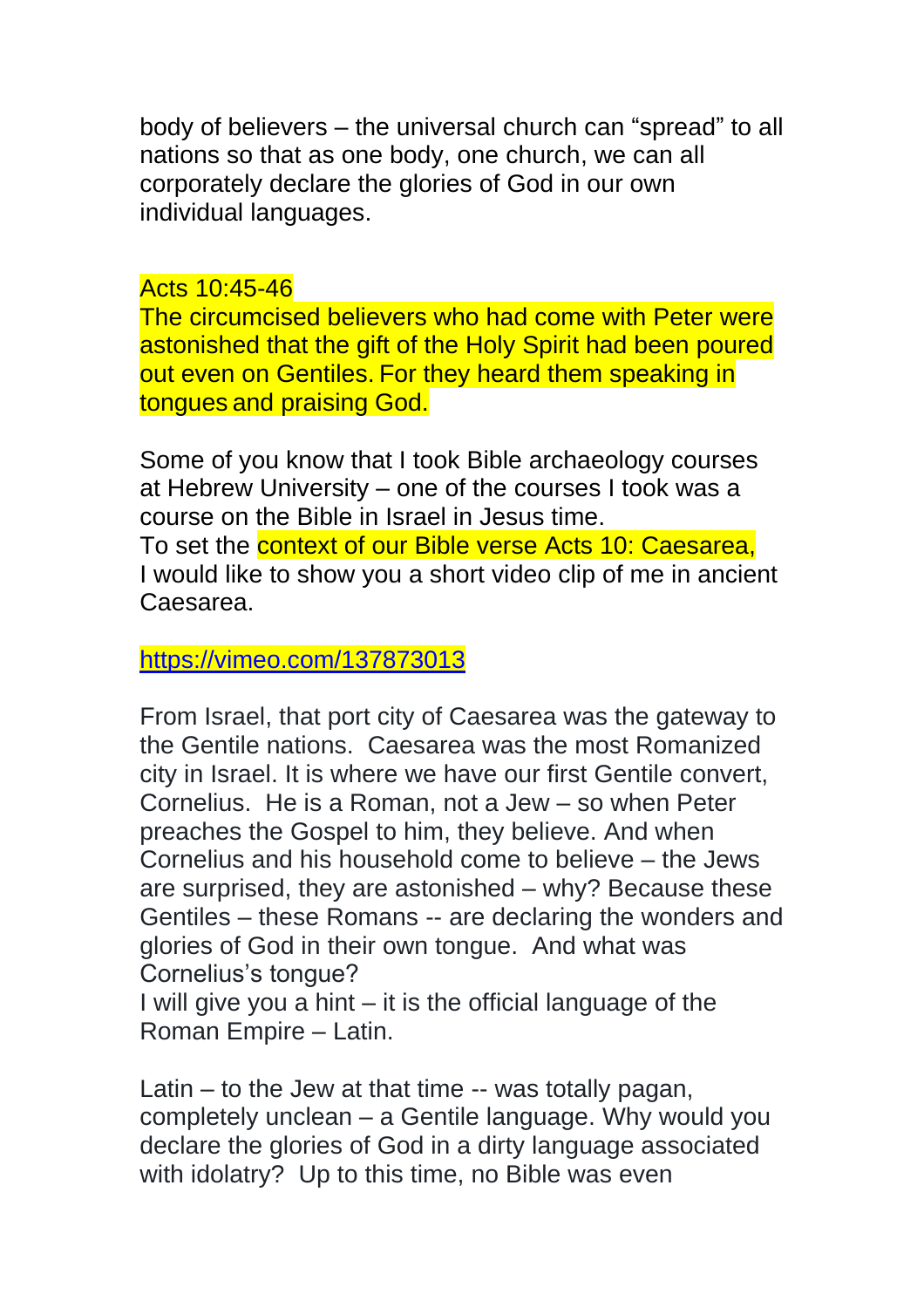translated into this pagan language –that would have been unthinkable to the Jew. So declaring the glories of God in Latin by Gentile dogs would have shocked all the Jews. And that is why they were surprised. And the beautiful thing is – this tongue – Latin – We know from our vantage point today, looking back at our history – Latin would be used to bring the Gospel to the Gentiles for the next few centuries all over the Roman Empire. And we see the beginning of this history through the first few Gentile converts in Acts 11:

## Acts 11:17-20

"... if God gave them [Gentile] the same gift He gave us [Jews] who believed in the Lord Jesus Christ, who was I to think that I could stand in God's way?" When they heard this, they had no further objections and praised God, saying, "So then, even to Gentiles God has granted repentance that leads to life." Now those who had been scattered by the persecution … spread the word only among Jews. Some of them, however, men from Cyprus and Cyrene, went to Antioch and began to speak to Greeks also, telling them the good news about the Lord Jesus.

The word "Greeks "in this passage refers to Gentiles of the Greco-Roman world. In Acts 11, these Gentiles heard the Gospel from the Jews. These Gentiles repented and believed the good news and then these Gentiles through other languages spread the Gospel to other Gentiles. Later in Acts, we see churches planted all over the Roman Empire and decades and centuries later we see in history that the Gospel would eventually spread to places like the UK and then to Africa and then to Asia.

And in Asia about 150 years ago, the Gospel came here to our nation Korea so that you can hear the Gospel in Korean and be saved. Praise God!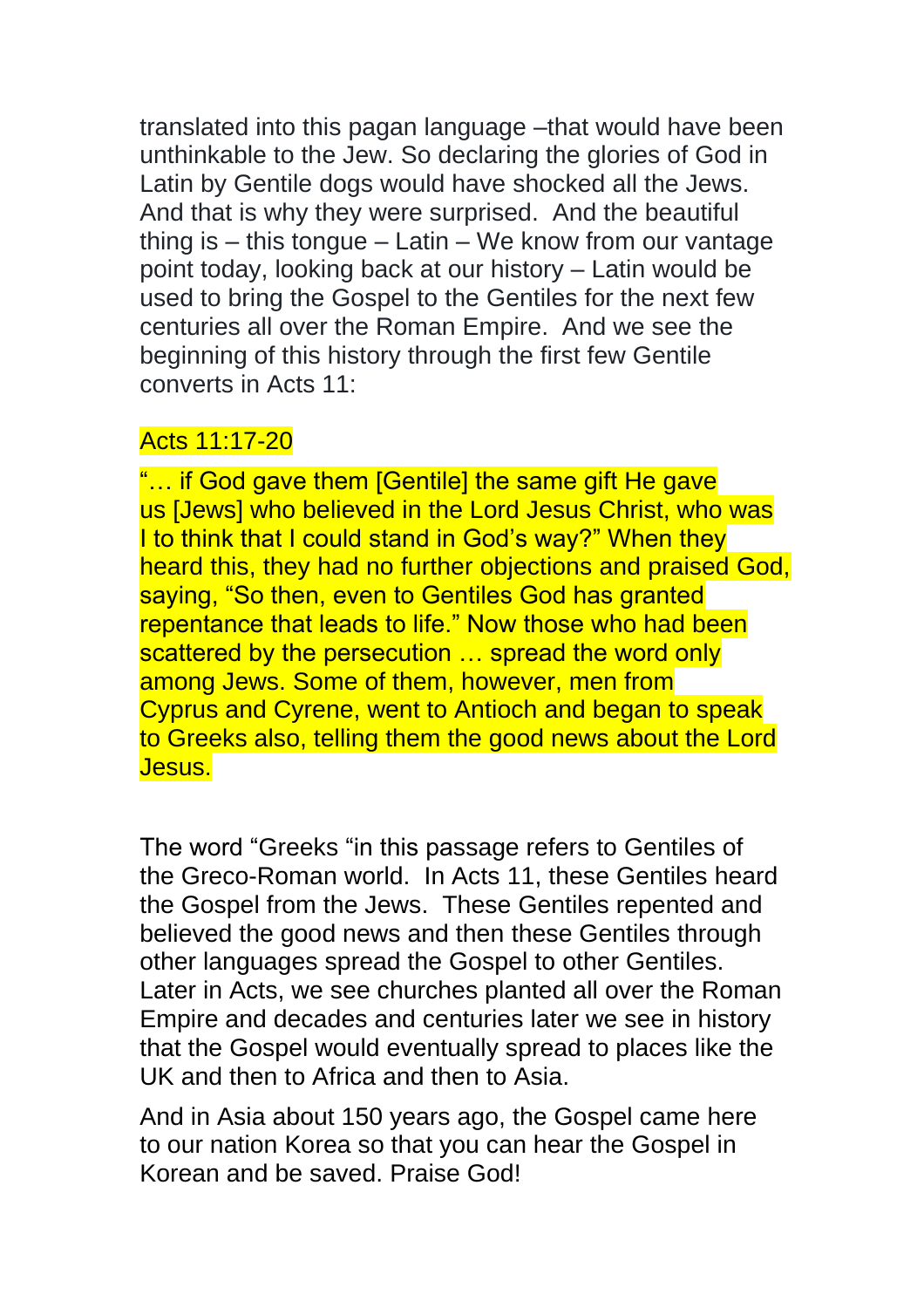Brothers and Sisters, Do you see this old picture? This picture is a testimony of the work of the Holy Spirit work. It is a testimony of what the Holy Spirit did through the speaking of tongues. Do you recognize the pix of this house?

This is perhaps the first Protestant church in Korea. Do you know which church it is?

It is our church! Saemunan Presbyterian Church. Over 130 years ago, one of the first Christian services in Korea took place here in this house.

We owe a lot to what happened at this church. Some of you have grandparents or great grandparents that attended this church. If it weren't for the Gospel preached in Korean at this church, by the sacrifice of missionaries that planted that church, many of us would not be here today. Many of us would have never heard the Gospel and we would be lost in our sins. But thanks be to God that - through the work of the Holy Spirit -- He sent missionaries from other nations to preach the Gospel in another tongue – Korean -- so that you and I today can declare the glories of God in Korean, and in English, Swahili and Chinese and in all the languages of the world.

Here is another pix. It is a pix of the **Bible college** I planted 5 years ago in a rural area in Kenya called Litein. The students in the pix are pastors that are training to preach the right Gospel so that they can bring the Gospel in their language – Kalenjin – to their tribe in the remotest parts of Kenya. Over the past 3 years, some of you members of SEM church have financially sponsored about 12 student pastors – most of them are now graduated as trained pastors and they are now serving their local churches, bringing the Gospel to thousands of people.

Brothers and Sisters, I want to end with the verse I started with: Acts 1:8